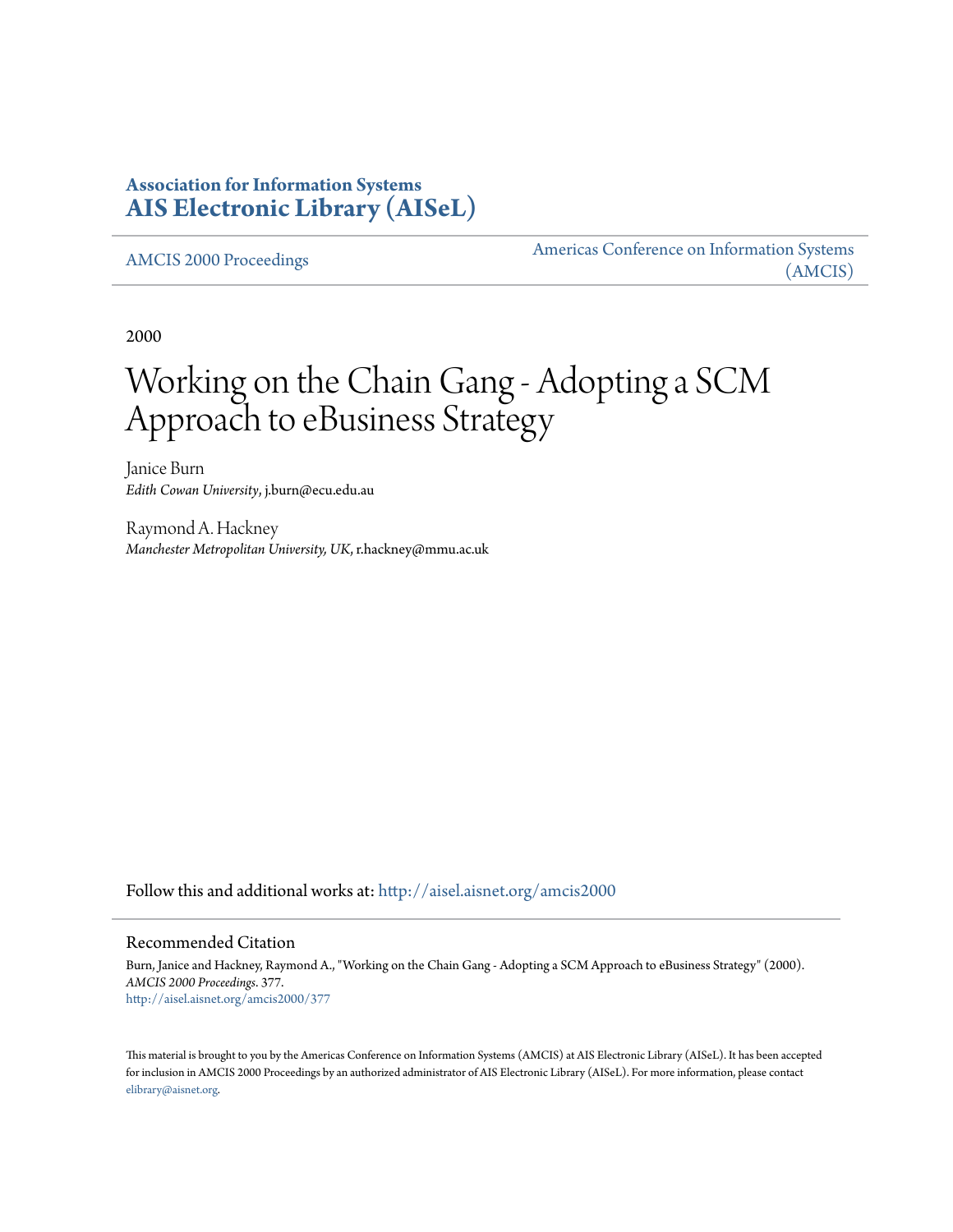## **Working on the Chain Gang -adopting an SCM approach to e-business strategy.**

Janice M. Burn, Edith Cowan University, j.burn@ecu.edu.au Ray Hackney, Manchester Metropolitan University, R.Hackney@mmu.ac.uk

## **Abstract**

 This paper proposes a new approach to strategic planning for e-commerce systems which incorporates a three stage "chain" analysis using value, supply and demand chain models. The resulting analysis can define the strategy and structure for an e-business enterprise with a robust approach to evolutionary e-business development and the management of change.

## **Introduction**

 There is a pervasive and continued interest in the fundamentals of formulating a strategic plan for information systems and technology (IS/IT). One specific classification of IS/IT is recognised in the form of electronic commerce (e-commerce) which organisations are using to revolutionalise their business models (Burn and Barnett, 1999; Dutta & Evrard 1999; Turban et al, 1999). This paper defines and analyses such systems through their relationships and potential influence on the value chain from both a supply and demand perspective. This can provide the organisation with an effective strategy and supporting business structure which can be leveraged to improve business performance (Hackney et al. 1999). The paper reviews the concepts of Supply Chain Management (SCM) in the context of electronically networked organisations and then relates these to the evolution of a virtual value chain. The value chain is used as a basis for the development of an effective structure and illustrated by a case study in the e-grocery business.

## **Supply Chain Management**

 Supply Chain Management (SCM) is a well accepted concept in logistics and operations management theory and aims to improve coordination and competitiveness beyond the enterprise level to include interorganisational relationships (Strader et al, 1999). Supply chains exist in virtually every industry and generally involve the procurement processes, transformation of raw materials into finished products and delivery of the product to customers through a distribution system. The supply chain of a packaged consumer goods manufacturer, for instance, comprises manufacturing, packaging, distribution, warehousing and retailing. Managing this involves the coordination of the materials inventory and production capacity availability across several organisations to produce products that can satisfy forecasted demand in an environment with a high level of uncertainty. While often regarded as a manufacturing concept ( IT systems for Bill of Materials Processing BOMP have been around in the manufacturing sector since the late 60s) it can equally well apply in a University or any other service industry and may specifically relate to the management of information rather than materials.

 Suddenly, however, SCM has become a "hot" topic for a number of different reasons. These include the trend towards multi-site operations with several independent entities involved in the production and delivery process, new and increasingly cut-throat marketing channels and the electronic marketplace. Traditional supply chains and trading partner relationships are exploding into intricate and dynamic virtual networks of trading partners and service providers. The emphasis in these relationships is to derive significant value through increased revenues and decreased costs as shown in Table 1. Achieving this in any organisation directly depends on the performance of all the others in the network and their willingness and ability to coordinate (Swaminathan et al, 1998). The question facing organisations today is not if they should join these new electronic networks, but how.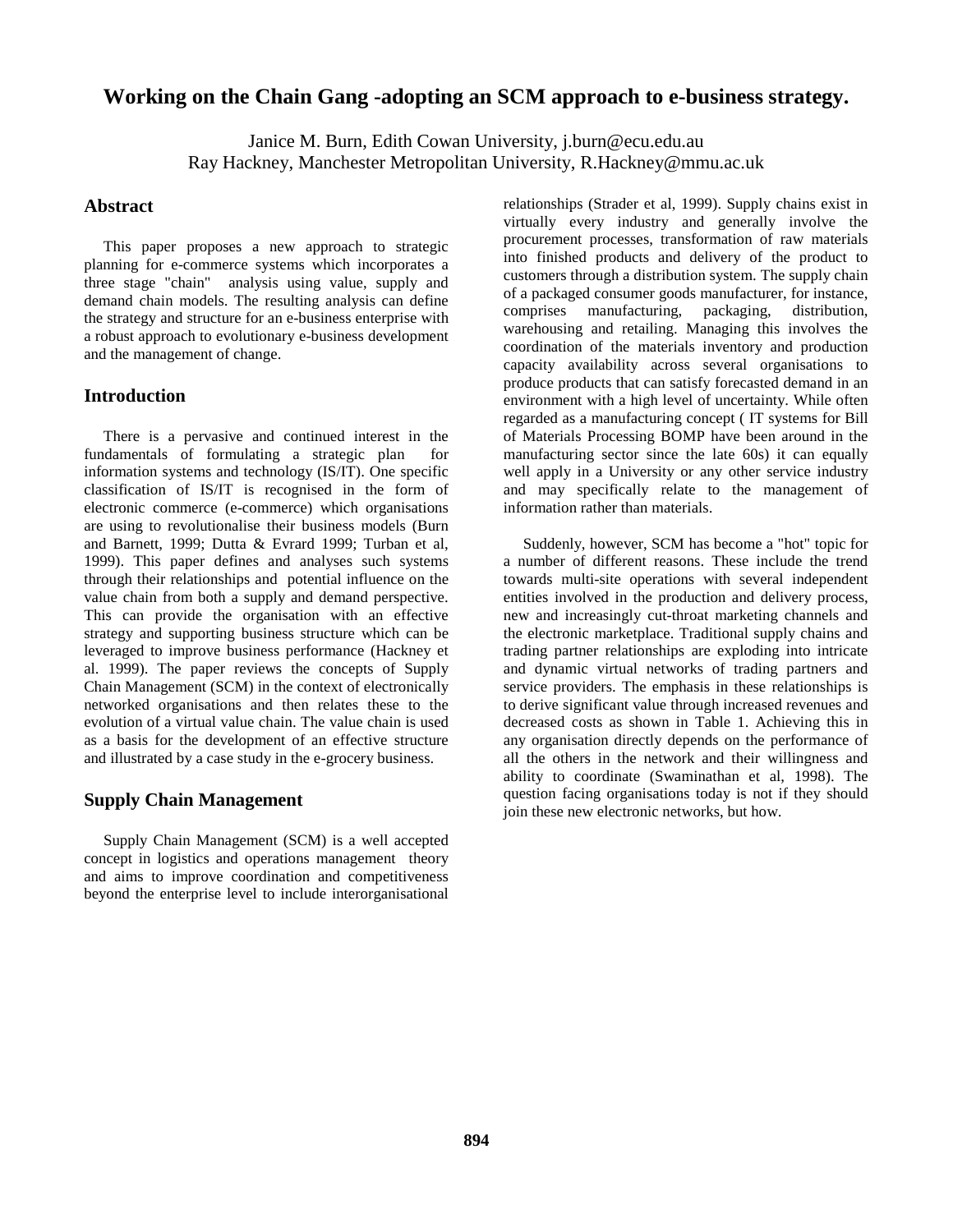**Table 1. Value from Networked Processes along the Supply Chain (adapted from Benchmarking Partners, Inc., 1999)**

| <b>Networked Processes</b> | Value                                                |
|----------------------------|------------------------------------------------------|
| Design and product         | • Competitive advantage through faster time-to-marke |
| management                 | Reduced R and D expenses                             |
|                            | ● Lower unit costs                                   |
| Order management,          | Competitive advantage and higher revenues            |
| planning,                  | from reduced stock outs                              |
| forecasting and            | <b>• Lower costs through reduced inventory</b>       |
| replenishment              | <b>Lower costs through reduced return rates</b>      |
|                            | • Lower costs through optimised shipping             |
| <b>Distribution</b>        | and fulfillment                                      |
|                            | $\bullet$ Competitive advantage and increased        |
| Sourcing                   | revenue through faster product introductions         |
|                            | • Decreased costs through and increased revenue      |
|                            | from higher quality                                  |
| Customer relationship      | Increased revenue through improved customer          |
| management                 | segmenting and targeting                             |
|                            | Increased revenue through improved customer servi    |
|                            | Decreased costs from efficient salesforce automatio  |
|                            | Competitive advantage and increased revenue          |
| Merchandising/ Category    | through the proper product assortment, pricing and   |
| management                 | promotional strategies, and shelf placement          |

Porter (1980) considered these concepts when he derived his classic internal value chain showing primary activities which a business must do to exist and the secondary activities required to control and develop the business and which are common across the primary activities. An organisation today must consider the effect of internet enabled commerce on their distribution channels and the value chain. Figure 1 illustrates the inter-connections.



## **Demand Chains**

 Traditionally, suppliers reengineered only their end of the supply chain by reducing obsolete inventory and cutting down cost and time of goods to market. However, a much more powerful concept lies in the Demand Chain where for example, a retailer's demand chain would consist of assortment planning (deciding what to sell) inventory management (deciding the quantity of supplies needed) and the actual purchase. Together with SCM we have the Demand-Supply Chain and these are linked and managed in two places - the Order Penetration Point (OPP)and the Value Offering Point (VOP) - see Figure 2. (Holmstrom et al, 2000).

 The OPP is the place in the supply chain where the supplier allocates the goods ordered by the customer. Goods might be produced after orders come in (make to order) or allocated from a warehouse once the orders have been received (package to order) or from distribution (ship to order). Each order penetration point has different costs and benefits for the supplier and its customer - for example rapid delivery (a benefit for the customer) depends on holding a large inventory (a cost for the supplier).

The further back in the supply chain the supplier moves the OPP, the more steps there are to

**Fig. 1 Internet Enabled Commerce and the Value Chain (adapted from Porter (1980))**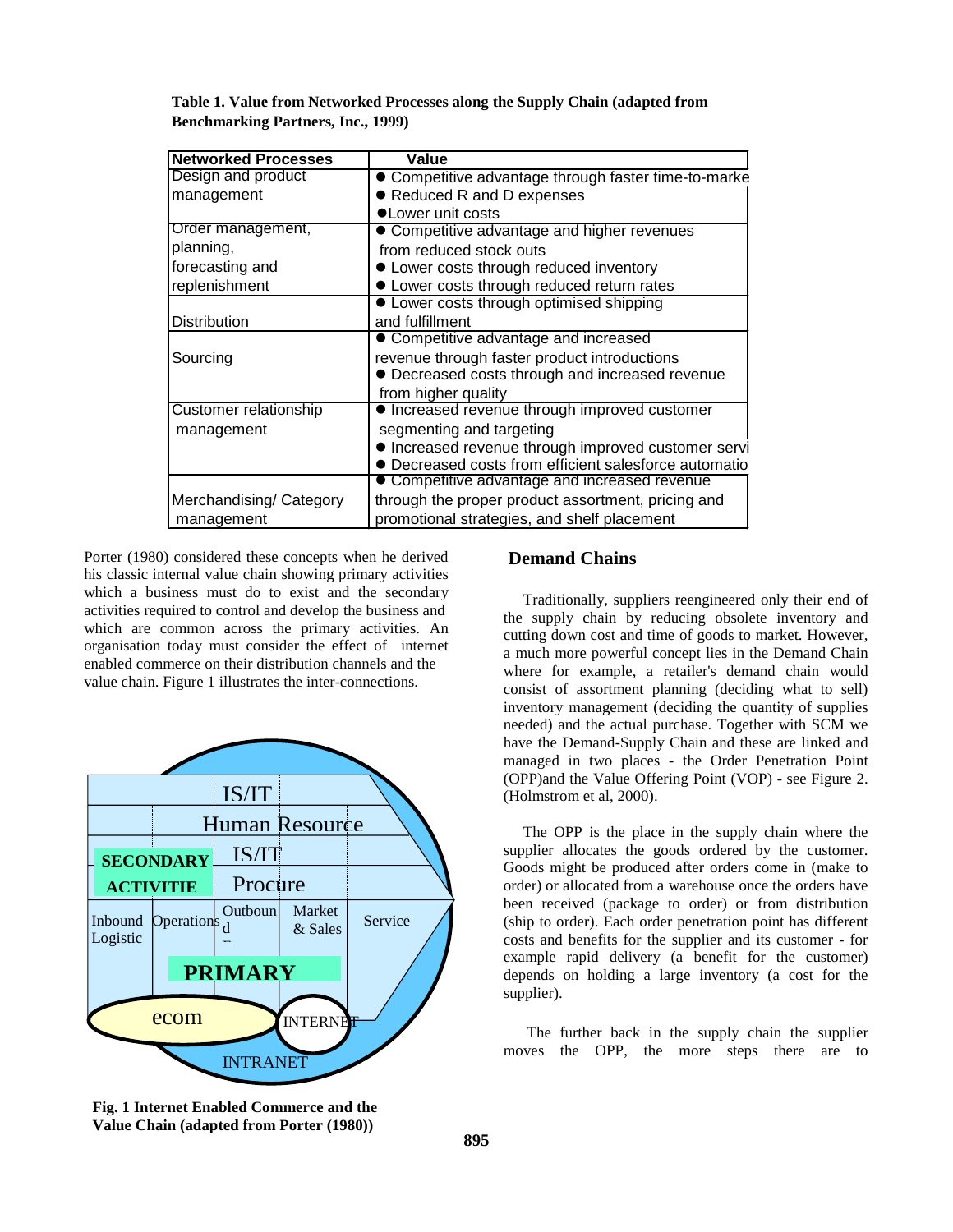#### **Figure2.TheOPPs**



complete without disruption and the more difficult it becomes to fulfill orders promptly. The advantage to the supplier of this approach depends on the amount of cost savings it can achieve from lower inventory, on the one hand, compared with the reduction in sales that may be brought about by longer delivery times and higher total costs for customers, on the other. Customers and suppliers never benefit equally.

 The value-offering point (VOP)—the second place where the demand and supply chains meet—is where the supplier fulfills demand in the customer's demand chain. Moving the VOP back in the demand chain largely benefits the customer, requiring more work from the

supplier. There are three principal VOPs (Figure 3). In the conventional buyer-seller relationship, the VOP is the purchasing department, which accepts an "offer to purchasing" by choosing the supplier and deciding when goods are needed. An "offer to inventory management" moves the VOP further back in the demand chain: by carefully monitoring the customer's inventory levels, a supplier can cut down on stock that is unlikely to sell and ensure that the customer never runs out of fast moving goods. An "offer to planning" moves the VOP back to merchandising or production. As the VOP is moved back so this means more work for suppliers and greater benefits for retailers or even end users. The fourth VOP is the "offer to end user," such as Dell Computer's direct-sales model for business clients. Rather than fulfill orders from



## **Figure 3. The VOPs**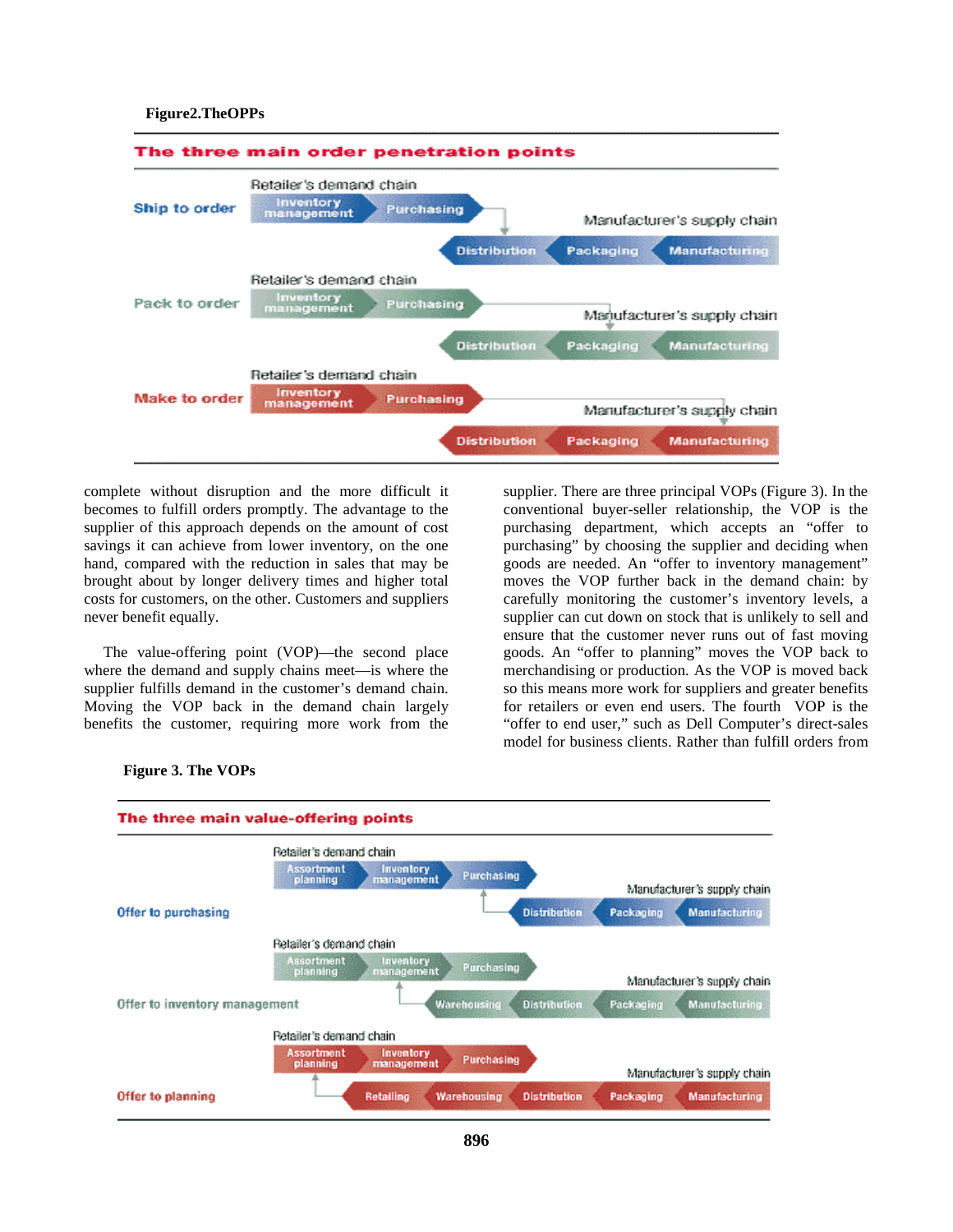wholesalers (an offer to purchasing), Dell went all the way back in the demand chain to the end consumer by fulfilling orders for customized PCs complete with software and network configuration.

 By coordinating changes in both the supply and demand chains a supplier can raise its customers' efficiency, as well as its own, i.e. simultaneous movements of the OPP and VOP will be of mutual benefit to customer and supplier. Effectively, this can result in the development of a virtual value chain.

## **Virtual Value Chains**

 Mougyar (1998) suggests an e-business must then consider the following two questions:

- Can you increase the number of electronic connections, simplify interorganisational processes and at the same time discover ways to shrink, speed up, or virtualise the value chain
- What is likely to happen with your wholesalers, distributors, or retailers? Are they going to be disintermediated or are they likely to survive by transforming their businesses into new types of intermediaries operating in a neutral market (Berryman et al, 1998).

 One obvious scenario is that the old value chain gets smaller and so more efficient as you bypass some of the steps in the supply chain (for example on-line delivery of soft products). In some cases as you disintermediate previous links in your supply chain new intermediaries will arise (for example you may change to selling through a portal or vortal to reach a larger market). This dynamic reconstruction of intermediaries can also lead to dynamic allocation of intermediaries where the channels become invisible or even non-existent and so creating the virtual value chain. (Rayport and and Sviokola, 1995). Figure 4.

 The value chain of the firm does not exist in isolation but exists as part on an industry value system and the whole value system will consist of the value chains of suppliers, customers and competitors. This can become the model for the virtual organisation as it links electronically into value networks.

## **The Value Network Alliance**

 Value alliances combine a range of products, services and facilities in one package and are based on the value or supply chain model. Participants may come together on a project by project basis but generally the general contractor provides coordination. Where longer term relationships have developed the value alliance often adopts the form of value constellations where firms supply each of the companies in the value chain and a complex and enduring communications structure is embedded within the alliance (Burn and Barnett, 2000). Substitutability has traditionally been a function of efficiency and transaction costs: searching for, evaluating, and commencing operations with potential partners has been a costly and slow business procedure, relying as it



#### **Figure 4. The Evolving Virtual Value Chain**

**<sup>897</sup>**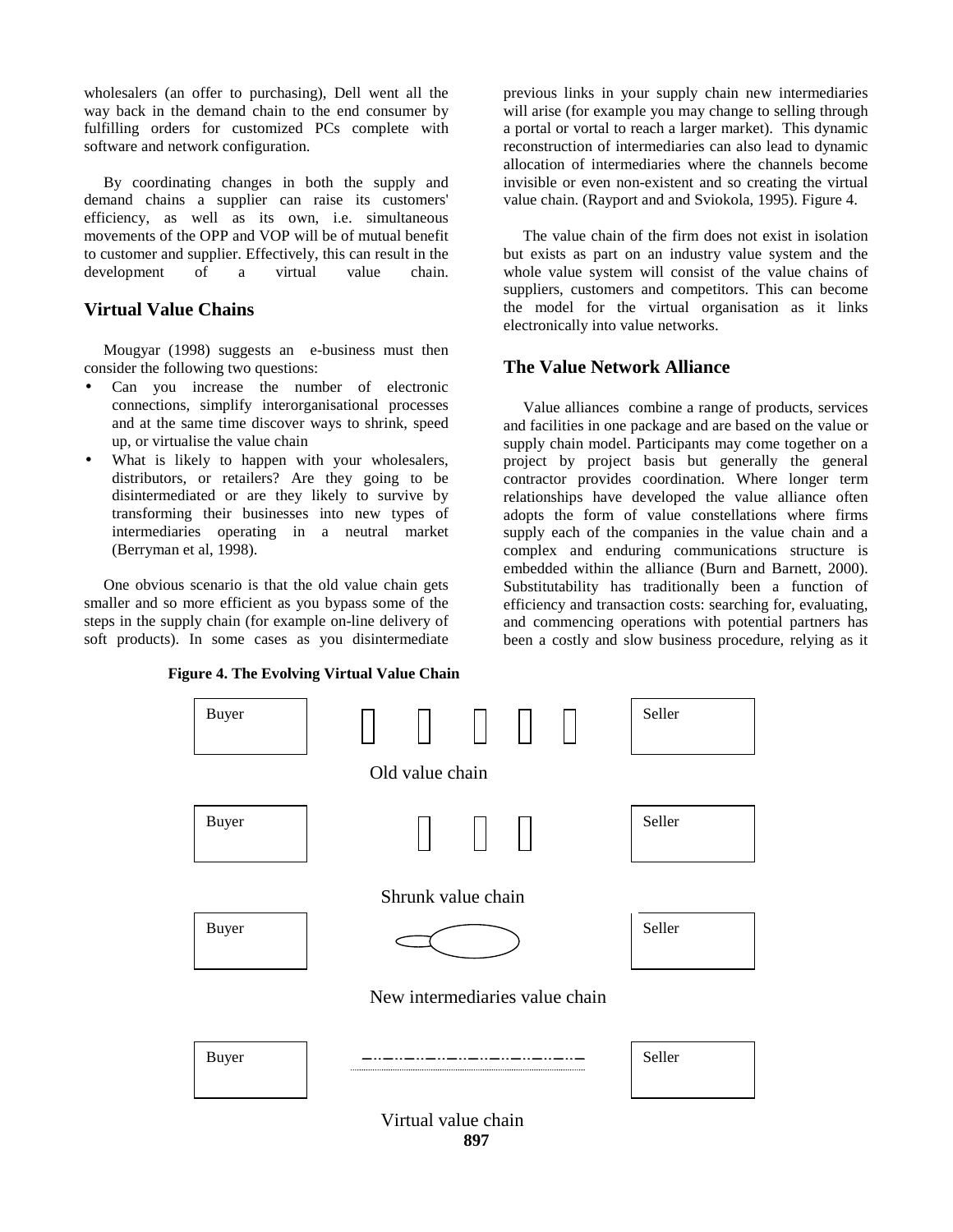does on information transfer, the establishment of trust and business rules across time zones, culture, currency and legal frameworks. These have determined the relative positioning of partners on the chain and the reciprocity of the relationship.

 Figure 5 summarises the current and potential supply chain structures for electronic channels in retailing. Model 1 and 2 represent the current structures for e-tailers and model 3 and 4 represents potential structures for IAHS (Interactive Home Shopping Systems).

 Figure 6 summarises how manufacturers in model three and four have applied the Supply-Demand chain to cut out retailers and sell direct to the consumer.

 The savings for consumers are clearly significant and from a manufacturing perspective the increased profit margins will undoubtedly accelerate the process. This model is particularly suited to taking advantage of communications efficiencies not previously available and therefore changing components extremely rapidly in response to evanescent market forces and opportunities.

**Fig. 5: Supply Chain Structures for Retailers (Adapted from Younger 1999)**



**Figure 6: Supplier Chain Structure for Non FMCG (Younger 1999)**

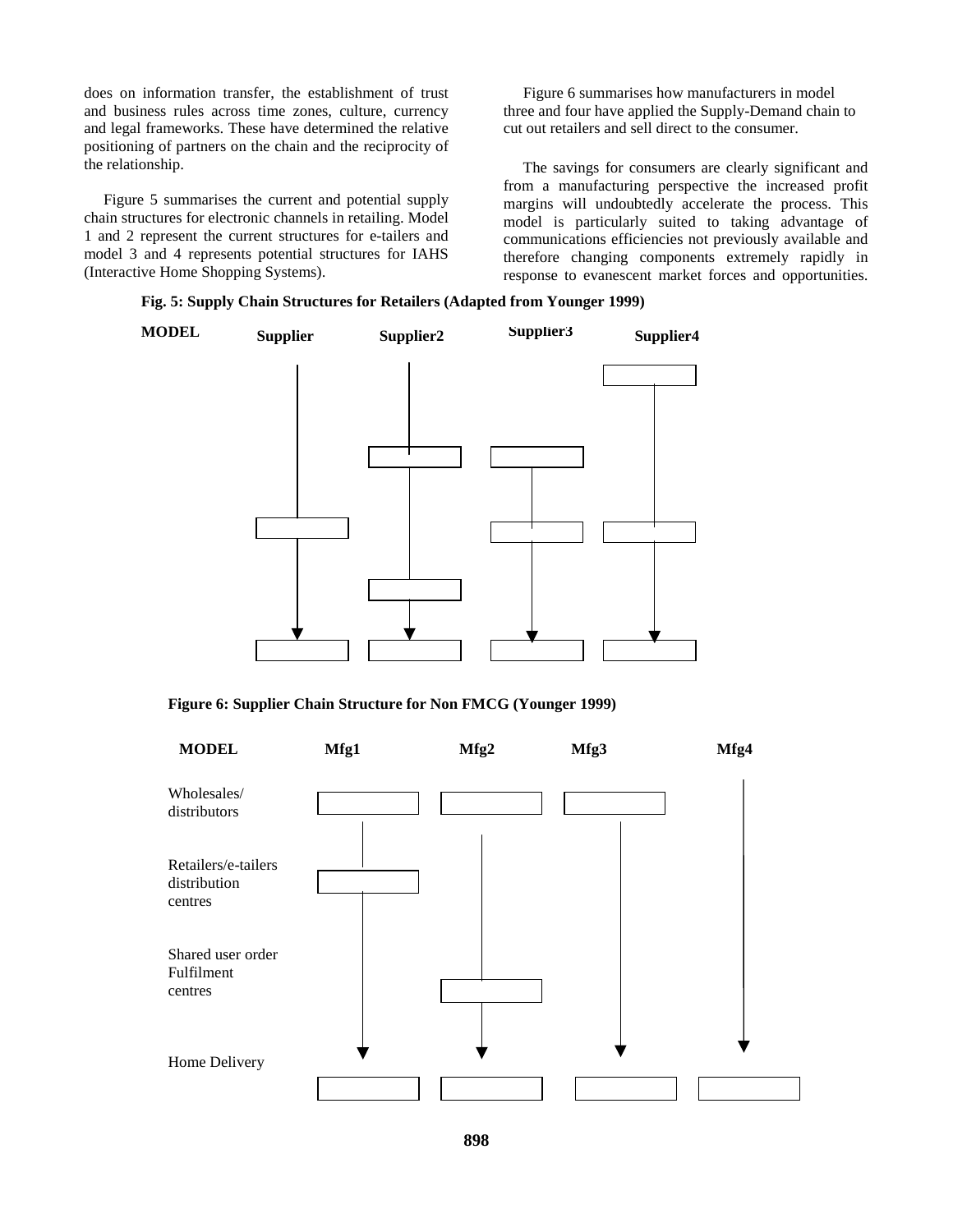An example of a value network alliance is Peapod.com, described below in Figure 7 within the context of its virtual market.

**Peapod.com** operates in eight major US conurbations (at end of 1999) supplying grocery and pharmacy items using interactive home shopping through Web ordering, credit card processing and home/office delivery. They offer a range of items selected from partner stores in each area. [Only three are displayed for clarity.] The company





Coles Online, the virtual face of its Coles retail grocery chain, with an introduction in Sydney.

**Coles Online** is the virtual face of a large retail grocery chain operating across much of Australia under the name of Coles. This company has no links to other companies or services on its site as yet and operates by selecting goods from existing Coles grocery stores and operating a home delivery service, despite the fact that Coles Myer owns and operates other large chains with non-competing

solicits active Web recruitment partners by offering a reward program to owners of web sites who accept links on their sites – rewards are provided in the form of set payments for each referred customer's first and third purchase. The company developed proprietary software and logistics to support its operations and then spun these away from the core grocery delivery business.

**Split Pea Software** was formed in December 1998 to act as an independent licensing arm for the IAHS shopping and delivery systems and technology. These systems include the server-based shopping application together with business applications such as fulfillment management, product database administration, customer support and Peapod's one-to-one targeting engine. Peapod is only a minority interest in Split Pea which is majority owned by senior management.

 Split Pea, was formed upon the successful conclusion of negotiations leading to a licensing agreement with the large Australian Retail chain operator, Coles Myer Ltd.. Coles Myer has exclusive use of the Split Pea technology within Australia and New Zealand, but Split Pea is seeking to license its software and delivery services elsewhere. Coles Myer is currently testing the system for

interests, such as the Target clothing stores and the Officeworks office supply and stationery chain.

 One of the most interesting aspects of these networks is the speed at which companies are focusing on core competencies and outsourcing non-core functions to other service providers in the value network. With virtual relationships, companies can more easily outsource but still integrate these outsourced functions into their virtual organisation. A manufacturing company with superior strengths in branding and selling could transform their organisation to focus on these and outsource the manufacturing into its virtual value chain. Many organisations have moved towards this model (particularly the new dot.com companies) and are becoming virtually integrated rather than vertically integrated. These companies can now focus specifically on their customer communities who act as information gathering and information dissemination conduits (Venkatraman and Henderson, 1998). This will involve increased personalisation and customisation of product offerings and the aggregation and disaggregation of information-based product components to match customer needs and to support new pricing strategies (Bakos, 1998).